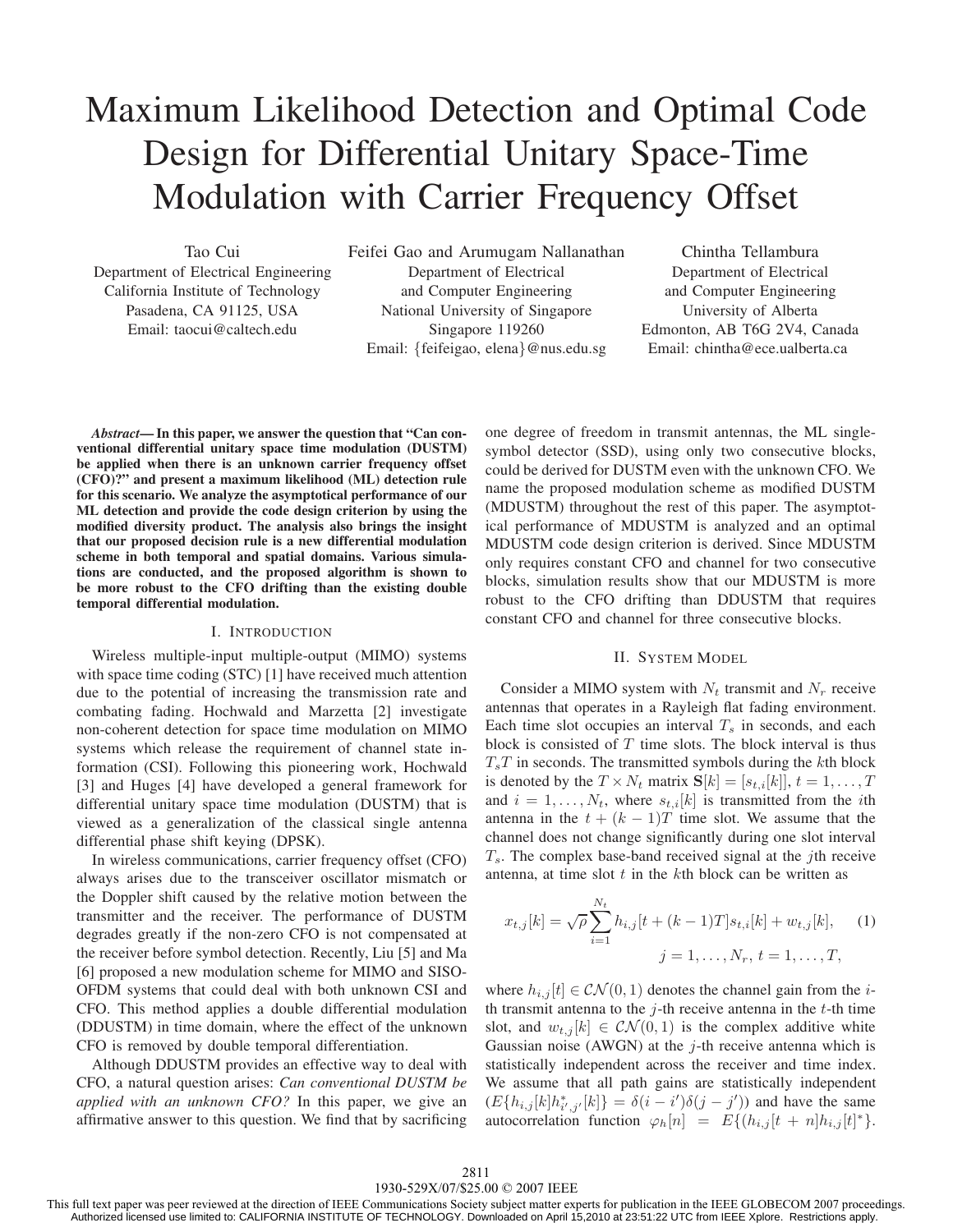Typically, when Jakes' model [7] is used,  $\varphi_h[n]$  is given by

$$
\varphi_h[n] = J_0(2\pi f_D T_s n),\tag{2}
$$

where  $f_D$  is the Doppler spread due to user mobility, and  $J_0(\cdot)$ is the zeroth-order Bessel function of the first kind. The power of transmitted symbols is normalized such that

$$
E\left\{\sum_{i=1}^{N_t} |s_{t,i}[n]|^2\right\} = 1.
$$
 (3)

Therefore,  $\rho$  is the expected SNR at each receive antenna.

We consider DUSTM in this paper. In [3], the signals are modulated by choosing a matrix from a finite group  $V =$  ${\bf V}_l, l = 0, 1, \ldots, L-1$ , where  ${\bf V}_l$  is a  $T \times N_t$  unitary matrix  $(\mathbf{V}_l \mathbf{V}_l^H = \mathbf{I}_T), L = 2^{N_t R}$ , and R denotes the data rate. To make DUSTM feasible, we take  $T = N_t$  and  $V_0 = I_{N_t}$ . The  $N_tR$  binary information bits are first converted to an integer l within  $[0, L - 1]$ , and  $V[k] = V_l$  is chosen from V. The transmitted symbol at the nth block is encoded as

$$
\mathbf{S}[k] = \mathbf{V}[k]\mathbf{S}[k-1].\tag{4}
$$

In the first block,  $S[0] = V_0$  is sent. The internal composition property of a group ensures that **S**[ $k$ ]  $\in$   $V$  and is unitary for any positive k. In this paper, we consider diagonal constellations of the cyclic group, for which the unitary matrices  $V_l$ are chosen as

$$
\mathbf{V}_l = \text{diag}\left\{e^{j2\pi u_1 l/L}, e^{j2\pi u_2 l/L}, \dots, e^{j2\pi u_{N_t} l/L}\right\},\tag{5}
$$

where  $u_i$  for  $i = 1, 2, ..., N_t$  are optimized to achieve the maximum diversity product in [3]. We thus have  $s_{t,i}[k] \neq 0$  $t = i$  and  $s_{t,i}[k] = 0$  for  $t \neq i$ . Therefore, (1) can be rewritten as

$$
\mathbf{X}[k] = \mathbf{S}[k]\mathbf{H}[k] + \mathbf{W}[k],\tag{6}
$$

where  $\mathbf{X}[k]=[x_{i,j}[k]]$  is the  $N_t\times N_r$  receive matrix,  $\mathbf{W}[k] =$  $[w_{i,j}[k]]$  is the  $N_t \times N_r$  noise matrix,  $\mathbf{H}[k]$  is the  $N_t \times N_r$ channel matrix, and the  $(i, j)$ -th entry of **H**[k] is  $h_{i,j}$ [i+ (k –  $1)N_t$ .

Suppose the CFO is constant in one block but may vary from block to block due to the CFO drifting [6]. Let  $\varepsilon_k$  denote the normalized CFO by the sampling period  $T_s$  during the kth block. Then, the phase distortion on the  $i + (k-1)N_t$  time slot is

$$
\theta_{i,k} = 2\pi\varepsilon_k, \quad i = 1, ..., N_t, k = 0, 1, .... \tag{7}
$$

Therefore, the overall phase rotation before the  $i + (k-1)N_t$ time slot, denoted as  $\vartheta_{i,k}$ , is that accumulated from all the previous time slots:

$$
\vartheta_{i,k} = \sum_{\tau < i} \sum_{c < k} \theta_{\tau,c} = 2\pi N_t \sum_{c=0}^{k-1} \varepsilon_c + (i-1)\varepsilon_k. \tag{8}
$$

If CFO does not vary, the accumulated phase  $\vartheta_{i,k}$  becomes  $2\pi(N_t k + i - 1)\varepsilon_0$ , as usually the case. The receive signal block  $X[k]$  with the unknown CFO is then modeled as

$$
\mathbf{X}[k] = \sqrt{\rho}e^{j\vartheta_{1,k}}\mathbf{\Gamma}(\varepsilon_k)\mathbf{S}[k]\mathbf{H}[k] + \mathbf{W}[k],\tag{9}
$$

where  $\Gamma(\varepsilon_k)$  is the diagonal matrix with the form

$$
\Gamma(\varepsilon_k) = \text{diag}\{1, e^{j2\pi\varepsilon_k}, \dots, e^{j2\pi(N_t - 1)\varepsilon_k}\}.
$$
 (10)

#### III. ML DETECTION OF DUSTM WITH CFO

In this paper, we only consider single symbol detection (SSD) while multiple symbol detection (MSD) is presented in [8]. For SSD, we assume that both the CFO and the channel do not vary across two blocks, say the  $(k - 1)$ th block and the  $k$ th block, for ease of exposition<sup>1</sup>. We relax this channel constraint in Section III. B. Hence, the indices  $k-1$  and k are dropped in both the channel matrix and the CFO. The received signal blocks may be rewritten as

$$
\mathbf{X}[k-1] = \sqrt{\rho}e^{j\vartheta_{1,k}}\mathbf{\Gamma}(\varepsilon)\mathbf{S}[k-1]\mathbf{H} + \mathbf{W}[k-1],\tag{11}
$$

$$
\mathbf{X}[k] = \sqrt{\rho} e^{j(\vartheta_{1,k} + 2\pi N_t \varepsilon)} \mathbf{\Gamma}(\varepsilon) \mathbf{S}[k] \mathbf{H} + \mathbf{W}[k]
$$
(12)

$$
= \left(e^{j2\pi N_t \varepsilon} \mathbf{V}[k]\right) \left(\sqrt{\rho} e^{j\vartheta_{1,k}} \mathbf{\Gamma}(\varepsilon) \mathbf{S}[k-1] \mathbf{H}\right) + \mathbf{W}[k].
$$

Let  $\bar{\mathbf{S}}[k] = [\mathbf{S}^T [k - 1], \mathbf{S}^T [k]]^T$  and  $\bar{\mathbf{X}}[k] = [\mathbf{X}^T [k - 1]]^T$ 1],  $\mathbf{X}^{T}[k]$ <sup>T</sup>. The probability density function (PDF) of  $\bar{\mathbf{X}}[k]$ could be expressed as

$$
f(\bar{\mathbf{X}}[k] \big| \mathbf{V}[k], \varepsilon, \vartheta_{1,k}) = \frac{\exp(-tr(\boldsymbol{\Lambda}^{-1} \bar{\mathbf{X}}[k] \bar{\mathbf{X}}^H[k]))}{\pi^{2N_t N_r} \det^{N_r} \{\boldsymbol{\Lambda}\}}, \quad (13)
$$

where

$$
\mathbf{\Lambda} = \mathbf{I}_{2N_t} + \rho \begin{bmatrix} \mathbf{I}_{N_t} & e^{-j2\pi N_t \varepsilon} \mathbf{V}^H[k] \\ e^{j2\pi N_t \varepsilon} \mathbf{V}[k] & \mathbf{I}_{N_t} \end{bmatrix} . \quad (14)
$$

Since  $f(\mathbf{X}[k] | \mathbf{V}[k], \varepsilon, \vartheta_{1,k})$  does not depend on  $\vartheta_{1,k}$ , we can rewrite it as  $f(\mathbf{X}[k] | \mathbf{V}[k], \varepsilon)$ . After some algebra, the ML estimate can be obtained as

$$
\{\hat{\varepsilon}, \hat{\mathbf{V}}[k]\} = \arg \max_{\varepsilon, \mathbf{V}[k]} f(\bar{\mathbf{X}}[k] | \mathbf{V}[k], \varepsilon)
$$

$$
= \arg \max_{\varepsilon, \mathbf{V}[k]} K \exp \left[ \Re \{ e^{j2\pi N_t \varepsilon} tr(\mathbf{V}[k] \mathbf{X}[k-1] \mathbf{X}^H[k]) \} \right], \text{(15)}
$$

where K contains all the factors of  $f(\mathbf{X}[k] | \mathbf{V}[k], \varepsilon)$  that are independent of  $V[k]$  and  $\varepsilon$ .

We first fix  $V[k]$ . By maximizing (15) over  $\varepsilon$ , the ML estimate of  $\varepsilon$  is given by

$$
\hat{\varepsilon} = -\frac{1}{2\pi N_t} \angle tr(\mathbf{V}[k]\mathbf{X}[k-1]\mathbf{X}^H[k]) + \frac{n}{N_t},\tag{16}
$$

where  $n \in \{0, ..., N_t - 1\}$  is the integer ambiguity related to  $\varepsilon$ . Substituting (16) back into (15), the ML detection (MLD) for **V**[k] is obtained as

$$
\hat{\mathbf{V}}[k] = \arg \max_{\mathbf{V}[k]} |tr(\mathbf{V}[k]\mathbf{X}[k-1]\mathbf{X}^H[k])|.
$$
 (17)

Clearly, the ambiguity *n* does not affect the MLD of  $V[k]$ .

<sup>1</sup>In comparison, DDUSTM assume constant CFO and channel across three blocks.

# 2812

#### 1930-529X/07/\$25.00 © 2007 IEEE

This full text paper was peer reviewed at the direction of IEEE Communications Society subject matter experts for publication in the IEEE GLOBECOM 2007 proceedings. Authorized licensed use limited to: CALIFORNIA INSTITUTE OF TECHNOLOGY. Downloaded on April 15,2010 at 23:51:22 UTC from IEEE Xplore. Restrictions apply.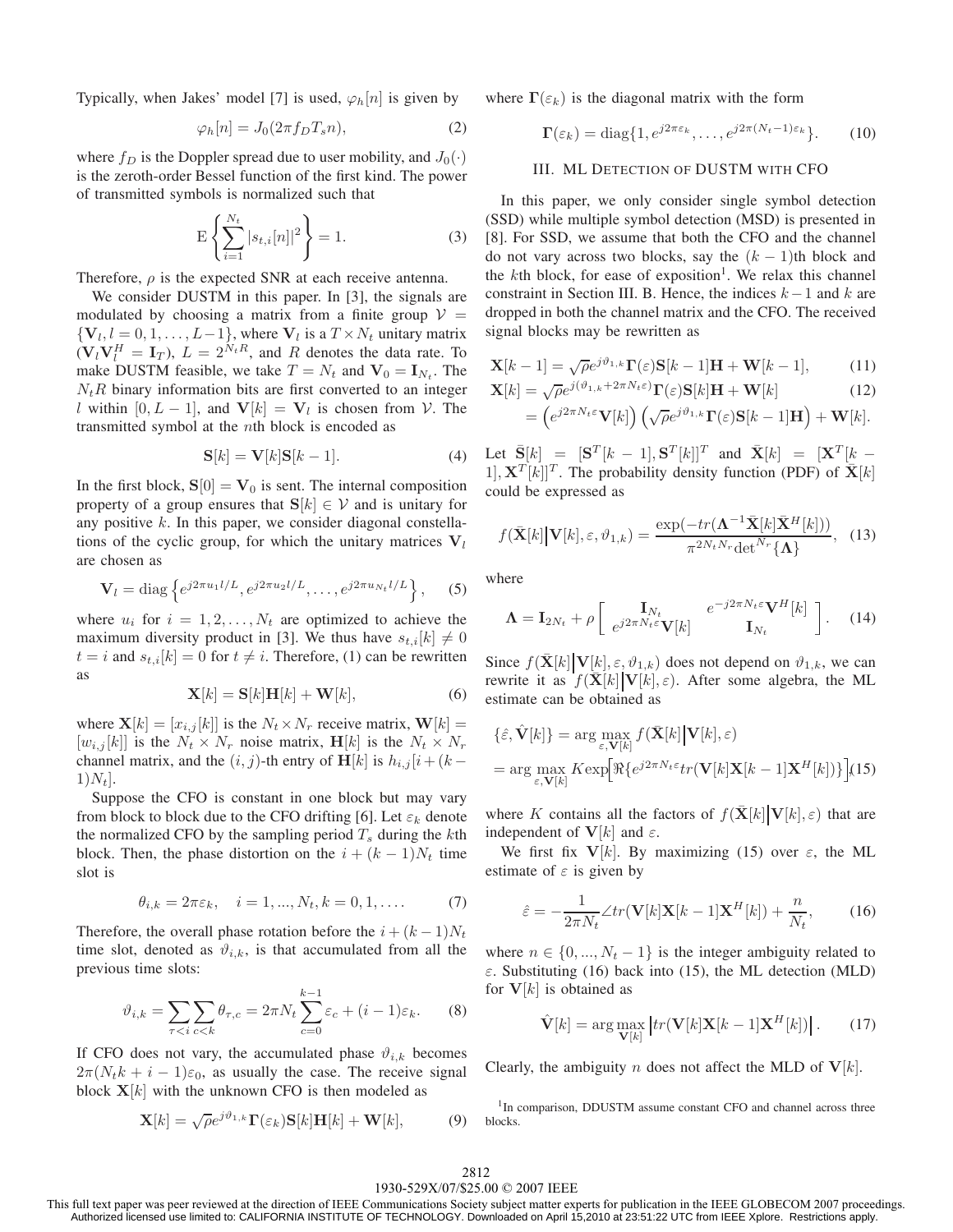#### IV. PERFORMANCE ANALYSIS AND CODE DESIGN

### *A. Pairwise Error Probability Analysis*

Assuming the codeword  $V_l \in V$  was transmitted, the pairwise error probability (PEP) that the maximum likelihood detector (17) decides  $V_{l'} \in V$ , rather than  $V_l$ , when only these two codewords are possible, is given by

$$
P_e (\mathbf{V}_l \rightarrow \mathbf{V}_{l'}) = P\left\{ \left| tr\left( \mathbf{V}_l \mathbf{X}[k-1] \mathbf{X}^H[k] \right) \right| \\ < \left| tr\left( \mathbf{V}_{l'} \mathbf{X}[k-1] \mathbf{X}^H[k] \right) \right| \left| \mathbf{V}_l \text{ transmitted} \right\} . (18)
$$

Similar definition holds for  $P_e$  ( $V_{l'} \rightarrow V_l$ ). It can be easily known that  $P_e(\mathbf{V}_{l'} \to \mathbf{V}_{l}) = P_e(\mathbf{V}_{l} \to \mathbf{V}_{l'})$ . Therefore we will denote the PEP as  $P_e$  for brevity, whose exact form is proved in [8] to be

$$
P_e = \mathbf{E_H} \left\{ P_{e|\mathbf{H}} \right\}
$$
  
=  $\mathbf{E_H} \left\{ \frac{1}{2} [1 + Q(\sqrt{a}, \sqrt{b}) - Q(\sqrt{b}, \sqrt{a})] \right\},$  (19)

where

$$
Q(\alpha, \beta) = \int_{\beta}^{\infty} \exp\left(-\frac{\alpha^2 + x^2}{2}\right) I_0(\alpha x) x dx \qquad (20)
$$

is the Marcum  $Q$  function, and  $a, b, Q$  are defined as

$$
\left\{ \begin{array}{c} a \\ b \end{array} \right\} = \frac{\rho \|\mathbf{H}\|_F^2}{4} \left( 1 \mp \sqrt{1 - \frac{|tr(\mathbf{H}^H \mathbf{Q} \mathbf{H})|^2}{\|\mathbf{H}\|_F^4}} \right), \tag{21}
$$

$$
\mathbf{Q} \triangleq \mathbf{V}_l^H \mathbf{V}_{l'}.
$$
 (22)

This expression of  $P_e$  is in fact related to the fourth order Gaussian statistics and is currently intractable.

In fact, Marcum Q function can be approximated in several ways, for example, as those in [9] and [10]. However, we will adopt a more general way by utilizing the following inequalities. From [11], we know  $Q(\alpha, \beta)$  <  $\exp\left(-\frac{(\beta-\alpha)^2}{2}\right)$  when  $\beta > \alpha \geq 0$ , and  $Q(\alpha,\beta) > 1$  –  $\frac{1}{2} \left[ \exp \left( - \frac{(\alpha - \beta)^2}{2} \right) - \exp \left( - \frac{(\alpha + \beta)^2}{2} \right) \right]$  when  $\alpha > \beta \ge 0$ . Then

$$
P_{e|\mathbf{H}} \le \frac{1}{4} \left[ 3 \exp\left( -\frac{(\sqrt{b} - \sqrt{a})^2}{2} \right) - \exp\left( -\frac{(\sqrt{a} + \sqrt{b})^2}{2} \right) \right]
$$
  

$$
\le \frac{3}{4} \exp\left( -\frac{(\sqrt{b} - \sqrt{a})^2}{2} \right).
$$
 (23)

Substituting the specific forms of  $a, b$  into (23) results in

$$
P_{e|\mathbf{H}} \leq \frac{3}{4} \exp\left(-\frac{\rho}{4} \left( \|\mathbf{H}\|_{F}^{2} - \left| tr\left(\mathbf{H}^{H} \mathbf{Q} \mathbf{H}\right) \right| \right) \right). \tag{24}
$$

The unfriendly factor  $|tr(\mathbf{H}^H \mathbf{Q} \mathbf{H})|$  forbids the further derivation on the conditioned PEP bound (24). To simplify the analysis, we only consider the asymptotic performance as with [12], [13]. We consider the following two cases:

*1)*  $N_r \rightarrow \infty$  *and*  $N_t$  *is finite:* Similar to [12], we assume that the variance of  $h_{ij}$  is  $1/N_r$ , because the normalizing factor  $1/N_r$  ensures the total power received by  $N_r$  antennas from each transmit antenna remains constant as  $N_r$  approaches  $\infty$ . By the strong law of large numbers, we have  $HH^H \approx I_{N_t}$ and  $|tr(\mathbf{H}^H \mathbf{Q} \mathbf{H})| \approx |tr(\mathbf{Q})|$ . Then

$$
P_{e|\mathbf{H}} \leq \frac{3}{4} \exp\left(-\frac{\rho}{4}(N_t - |tr(\mathbf{Q})|)\right). \tag{25}
$$

Now,  $P_{e|H}$  is independent from **H**, then the upper bound on  $P_e$  is

$$
P_e \leq \frac{3}{4} \exp\left(-\frac{\rho}{4}(N_t - |tr(\mathbf{Q})|)\right). \tag{26}
$$

*2)*  $N_t \rightarrow \infty$  *and*  $N_r$  *is finite:* First of all, it is noted that

$$
\|\mathbf{H}\|_{F}^{2} - |tr(\mathbf{H}^{H} \mathbf{Q} \mathbf{H})| = \sum_{j=1}^{N_{r}} \sum_{i=1}^{N_{t}} |h_{ij}|^{2} - \left| \sum_{j=1}^{N_{r}} \sum_{i=1}^{N_{t}} q_{i} |h_{ij}|^{2} \right|
$$

$$
\geq \sum_{j=1}^{N_{r}} \left( \sum_{i=1}^{N_{t}} |h_{ij}|^{2} - \left| \sum_{i=1}^{N_{t}} q_{i} |h_{ij}|^{2} \right| \right). (27)
$$

Since  $h_{ij}$  are independent and identically distributed random variables over  $(i, j)$ , the upperbound on  $P_e$  could be expressed as

$$
P_e = \mathbb{E}\{P_{e|\mathbf{H}}\}\
$$
  
\n
$$
\leq \frac{3}{4} \mathbb{E}^{N_r} \left\{ \exp\left(-\frac{\rho}{4} \left( \sum_{i=1}^{N_t} |h_{i1}|^2 - \left| \sum_{i=1}^{N_t} q_i |h_{i1}|^2 \right| \right) \right) \right\} (28)
$$

From the free probability theory [12, Fact A.2 or Eq. (24)], we know

$$
\sum_{i=1}^{N_t} q_i |h_{i1}|^2 \to \frac{1}{N_t} tr(\mathbf{Q}) \sum_{i=1}^{N_t} |h_{i1}|^2.
$$
 (29)

Then,  $P_e$  can be asymptotically bounded by

$$
P_e \leq \frac{3}{4} \mathbf{E}^{N_r} \left\{ \exp \left( -\frac{\rho}{4} \left( \sum_{i=1}^{N_t} \left( 1 - \frac{1}{N_t} |tr(\mathbf{Q})| \right) |h_{i1}|^2 \right) \right) \right\}
$$
  

$$
= \frac{3}{4} \mathbf{E}^{N_t N_r} \left\{ \exp \left( -\frac{\rho}{4} \left( 1 - \frac{1}{N_t} |tr(\mathbf{Q})| \right) |h_{11}|^2 \right) \right\}
$$
  

$$
= \frac{3}{4} \left( \frac{1}{1 + \frac{\rho}{4} \left( 1 - \frac{1}{N_t} |tr(\mathbf{Q})| \right)} \right)^{N_t N_r}
$$
 (30)

#### *B. Code Design*

To minimize the bound of  $P_e$  in both cases, it is clear from (26) and (30) that we should minimize  $|tr(\mathbf{Q})|$ . As opposed to the definition in [3], we define the *modified diversity product* ζ as

$$
\zeta = \max_{0 \le l < l' \le L-1} \left| tr \left( \mathbf{V}_l^H \mathbf{V}_{l'} \right) \right| . \tag{31}
$$

Therefore, the designing criterion is to minimize the modified diversity product.

For cyclic group codes as in [3], the unitary matrices  $V_l$ are chosen as in (5), where  $u_i$  for  $i = 1, \ldots, N_t$  need to

#### 1930-529X/07/\$25.00 © 2007 IEEE 2813

This full text paper was peer reviewed at the direction of IEEE Communications Society subject matter experts for publication in the IEEE GLOBECOM 2007 proceedings. Authorized licensed use limited to: CALIFORNIA INSTITUTE OF TECHNOLOGY. Downloaded on April 15,2010 at 23:51:22 UTC from IEEE Xplore. Restrictions apply.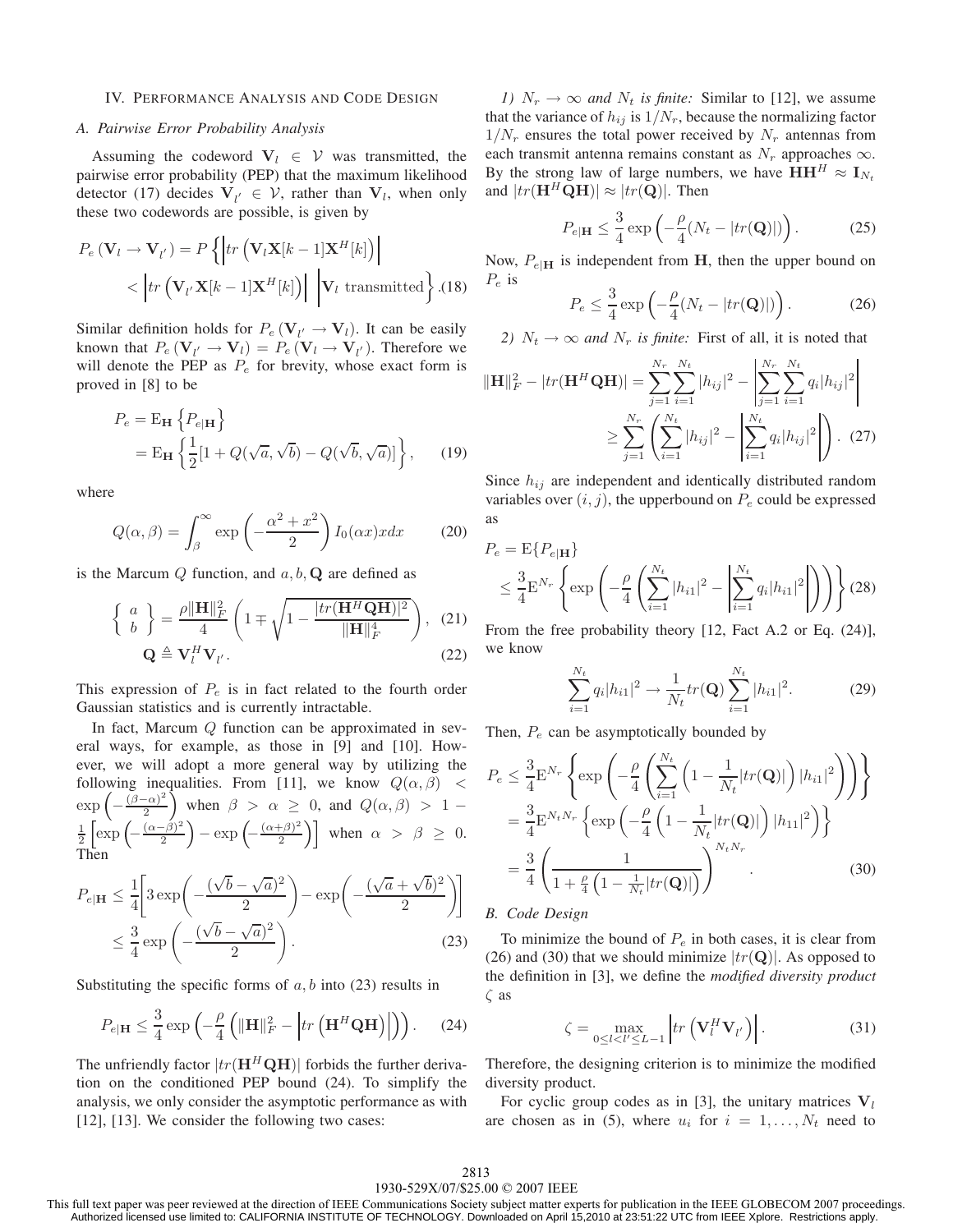TABLE I CYCLIC GROUP CODE DESIGN FOR MDUSTM WITH  $L = 2^{RN_t}$ .

|   |    | $ u_1, u_2, , u_{N_t} $ | $N_{t}$ |     | $ u_1, u_2, , u_{N_t} $ |
|---|----|-------------------------|---------|-----|-------------------------|
|   |    | [0, 3]                  |         |     | [0, 5]                  |
|   |    | [0, 1, 3]               |         | 64  | [0, 11, 55, 59]         |
| 4 | 16 | [0, 2, 11, 15]          |         | 16  | [0, 13]                 |
|   | 32 | [0, 15, 25, 26, 28]     | 4       | 256 | [0, 131, 135, 186]      |

be optimized to achieve minimum modified diversity product (31). In this case, **Q** can be expressed as

$$
\mathbf{Q} = \text{diag}\left\{e^{j2\pi u_1(l-l')/L}, ..., e^{j2\pi u_{N_t}(l-l')/L}\right\}.
$$
 (32)

Denote  $l - l'$  as  $\Delta l$ . The modified diversity product  $\zeta$  can be simplified as

$$
\zeta = \max_{0 \le \Delta l \le L-1} \left| \sum_{i=1}^{N_t} e^{j2\pi u_i \Delta l/L} \right|.
$$
 (33)

We resort to exhaustive computer search for the best set of  $u_1, \ldots, u_{N_t} \in \{0, \ldots, L-1\}$ . The search space can be reduced using the following rules:

- 1) Note that  $|tr(\mathbf{Q})| = |e^{-j2\pi u_1 \Delta l/L} tr(\mathbf{Q})|$ . Therefore, we can always set  $u_1 = 0$ .
- 2) The order of  $u_i$  does not affect the metric, so we always assume that  $u_{i_2} > u_{i_1}$ , if  $i_2 > i_1$ .
- 3) In (33),  $\Delta l$  and  $L \Delta l$  give the same  $\zeta$ . Hence we only need to search  $\Delta l$  from 1 to  $\left[\frac{L}{2}\right]$ .

Table I shows the results of our search for parameters that minimize ζ.

# **Remarks:**

- When  $\mathbf{Q} = \gamma \mathbf{I}_{N_t}$  and  $\gamma$  is a complex scalar with unit norm, it can be readily obtained that  $|tr(\mathbf{Q})| = N_t$ , which leads to the worst PEP. It is interesting to see that the traditional designed cyclic group codes [3] are among those who provide the worst PEP. For example, if we choose  $l = l_1$  and  $l' = l_1 + L/2$ ,  $\Delta l = l' - l = L/2$  and  $tr\left(\mathbf{V}_{l}^{H}\mathbf{V}_{l^{'}}\right)\right\vert = \left\vert \sum_{i=1}^{N_{t}}e^{j2\pi u_{i}\Delta l/L}\right\vert = \left\vert \sum_{i=1}^{N_{t}}e^{j\pi u_{i}}\right\vert.$ From [3], all  $u_i$  are odd integers [3]. Therefore, we have  $tr\left(\mathbf{V}_{l}^{H} \mathbf{V}_{l'}\right)\right| = N_{t}$ , and  $\zeta = N_{t}$ .
- In fact, our MLD can be considered as employing differential modulation across the transmit antennas, which is a new differential modulation scheme. Our scheme applies differential modulation in both spatial and temporal domains as opposed to temporal domain only in DDUSTM [5]. DDUSTM needs that the CFO remains constant over three blocks to detect the transmitted signals, while we only need it be constant in two blocks. This suggests that our method is more robust to CFO drifting than that in [5].

#### V. SIMULATION RESULTS

In this section, we simulate our proposed MDUSTM scheme using symbol error rate (SER) as our figure of merit under various scenarios. The signal transmitted in the first block is chosen as  $S[0] = I_{N_t}$ .



Fig. 1. Average SER versus CFO for  $N_t = N_r = 2$  (SNR=12dB).

*1) Performance comparison with DUSTM under frequency errors*. In this example, we consider a  $2 \times 2$  MIMO system and investigate the performance of both the MDUSTM scheme and the DUSTM without compensating the frequency errors. The maximum range of  $\varepsilon$ , [0, 1], is examined. For both schemes, their respective optimal codes with  $R = 1$  ( $\mathbf{u} = [0, 3]$ , and  $\mathbf{u} = [1, 1]$  are employed. The simulation results are shown in Fig. 1 for SNR=12 dB. We note that, when CFO is small, DUSTM without CFO compensation performs better. However, for a general range of CFO, the DUSTM totally fails while MDUSTM is still effective. Similar phenomenon has been observed both in [5] and [6].

*2) Performance comparison of the designed optimal codes with all other codes.* In this example, we choose  $N_t = 3$ ,  $N_r =$ 4 and adopt the cyclic group codes for demonstration. The performance line of our designed code  $\mathbf{u} = [0, 1, 3]$ , as well as those of all other possible **u** are drawn in Fig. 2. Interestingly, all codes could be divided into several groups and within each group the codes provide similar performances. However, the performances from group to group are quite different. It can be seen that the designed asymptotically optimal codes lies in the bunch that gives the best performance. In fact, only one choice of  $\mathbf{u} = [0, 1, 6]$ , in this example, outperforms the designed code. This is not unexpected since the optimal code for regular number of antennas may not necessarily be the asymptotic codes.

This full text paper was peer reviewed at the direction of IEEE Communications Society subject matter experts for publication in the IEEE GLOBECOM 2007 proceedings. Authorized licensed use limited to: CALIFORNIA INSTITUTE OF TECHNOLOGY. Downloaded on April 15,2010 at 23:51:22 UTC from IEEE Xplore. Restrictions apply.